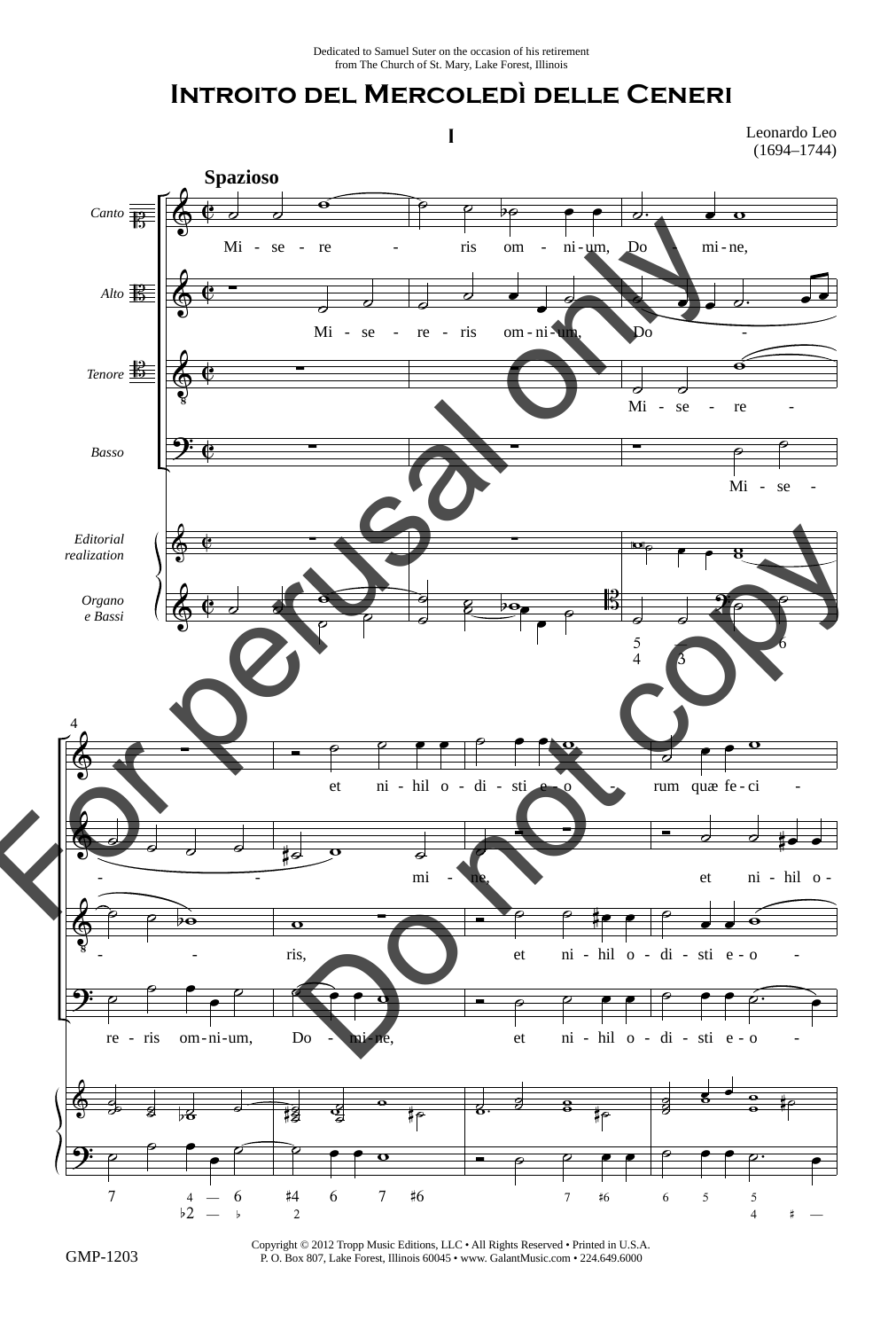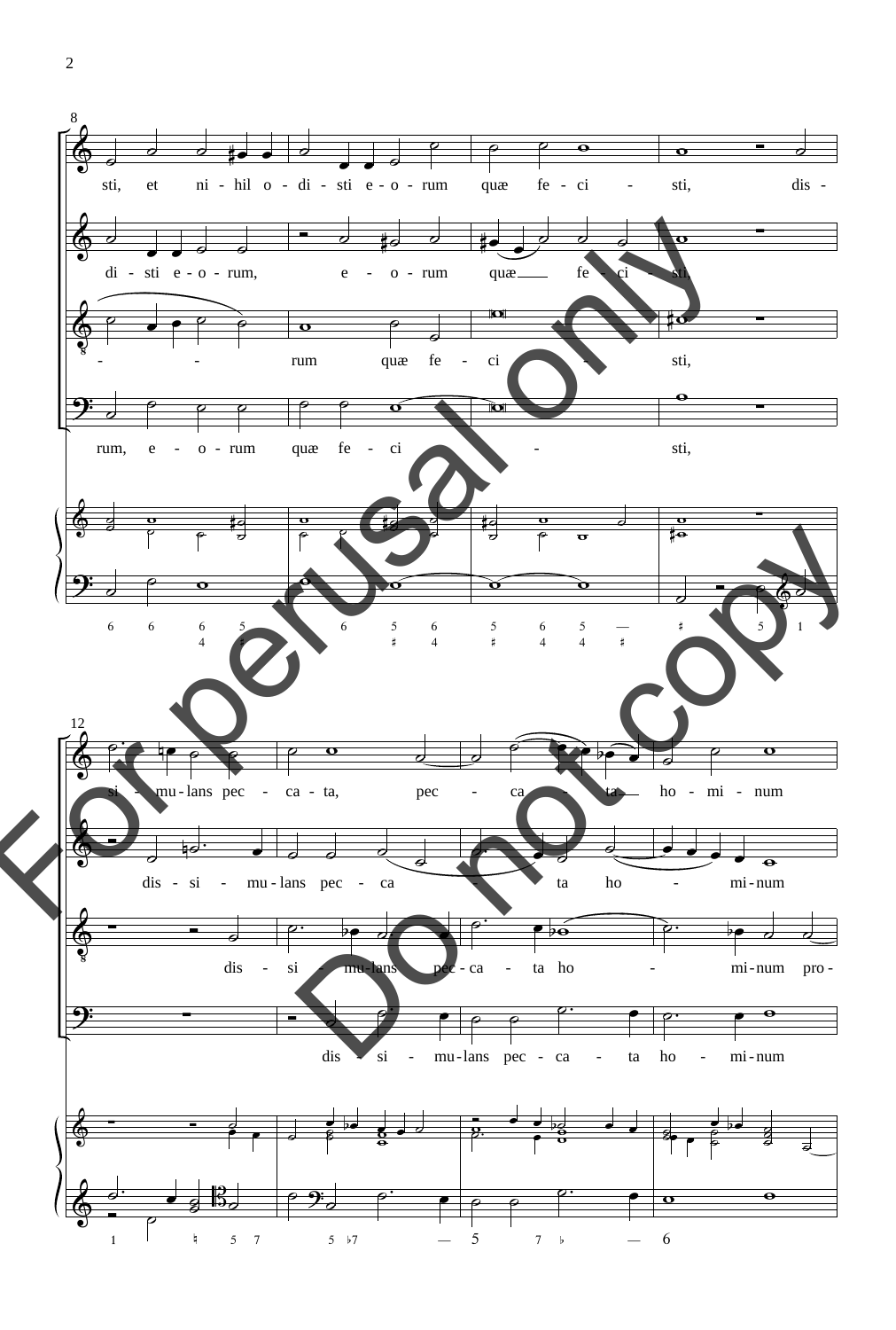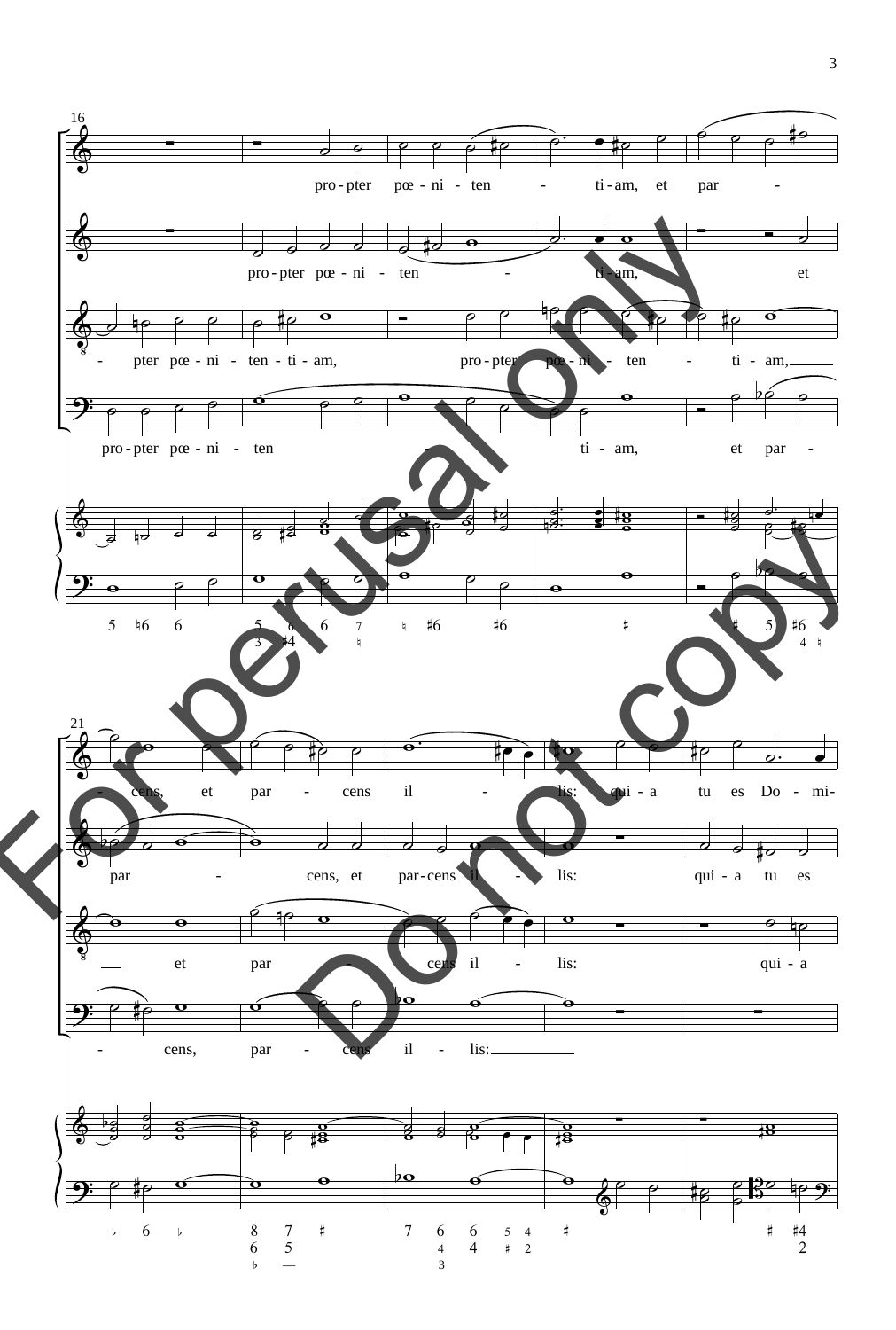



Si pausa alquanto e si trattiene coll'Organo indi siegue. *(Brief pause and keep on with organ, then continue.)*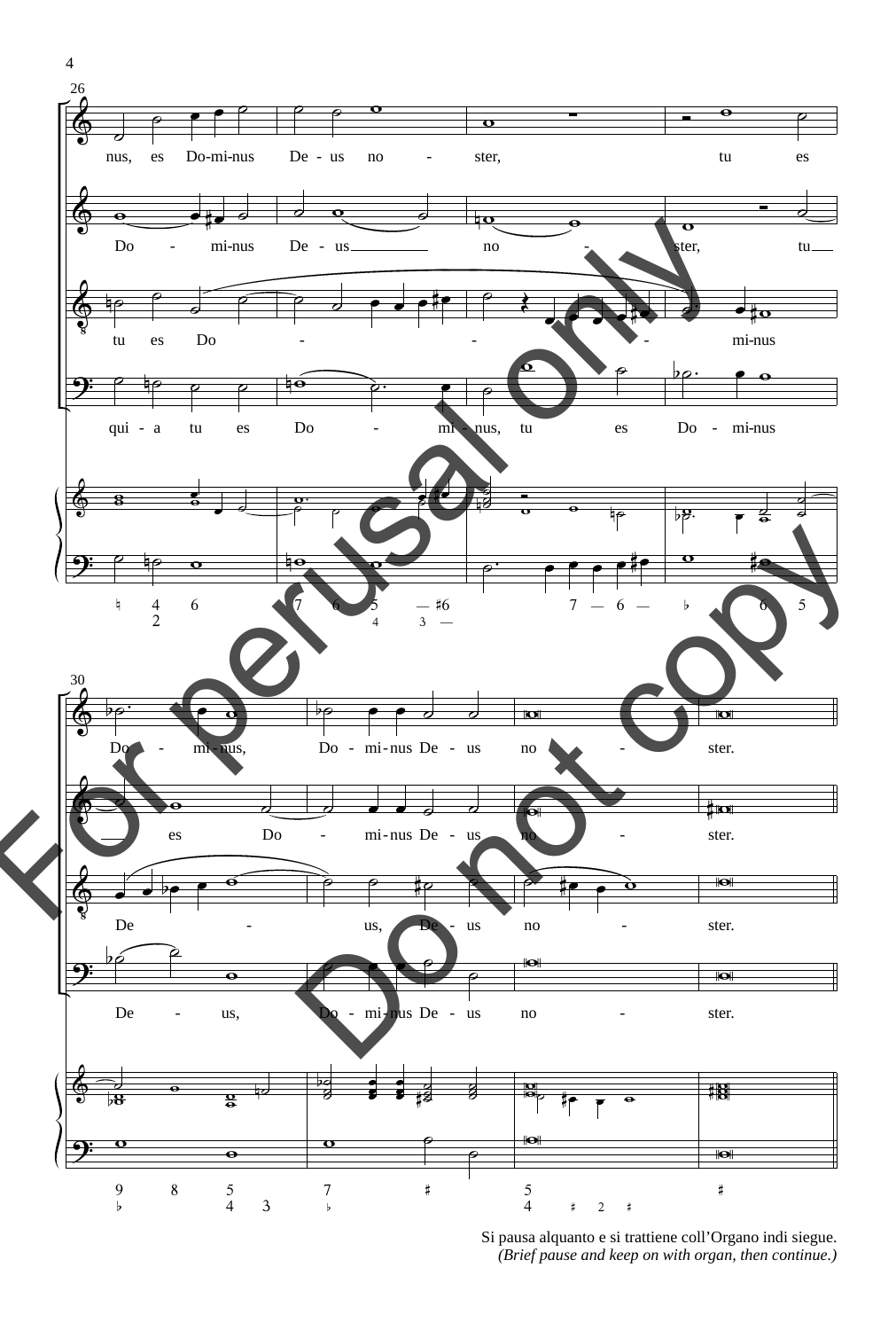

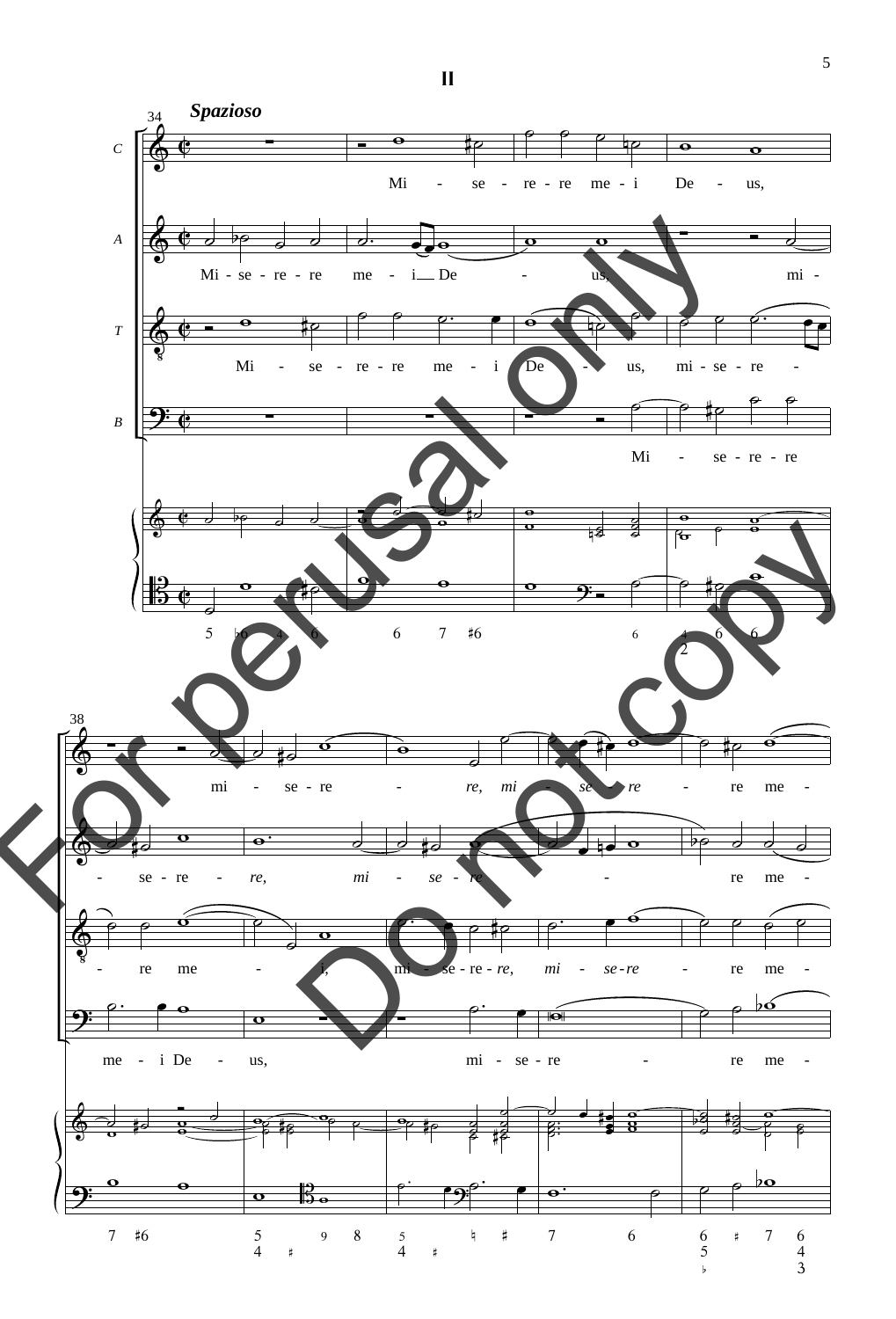

Si pausa alquanto e si trattiene coll'Organo indi siegue. *(Brief pause and keep on with organ, then continue.)*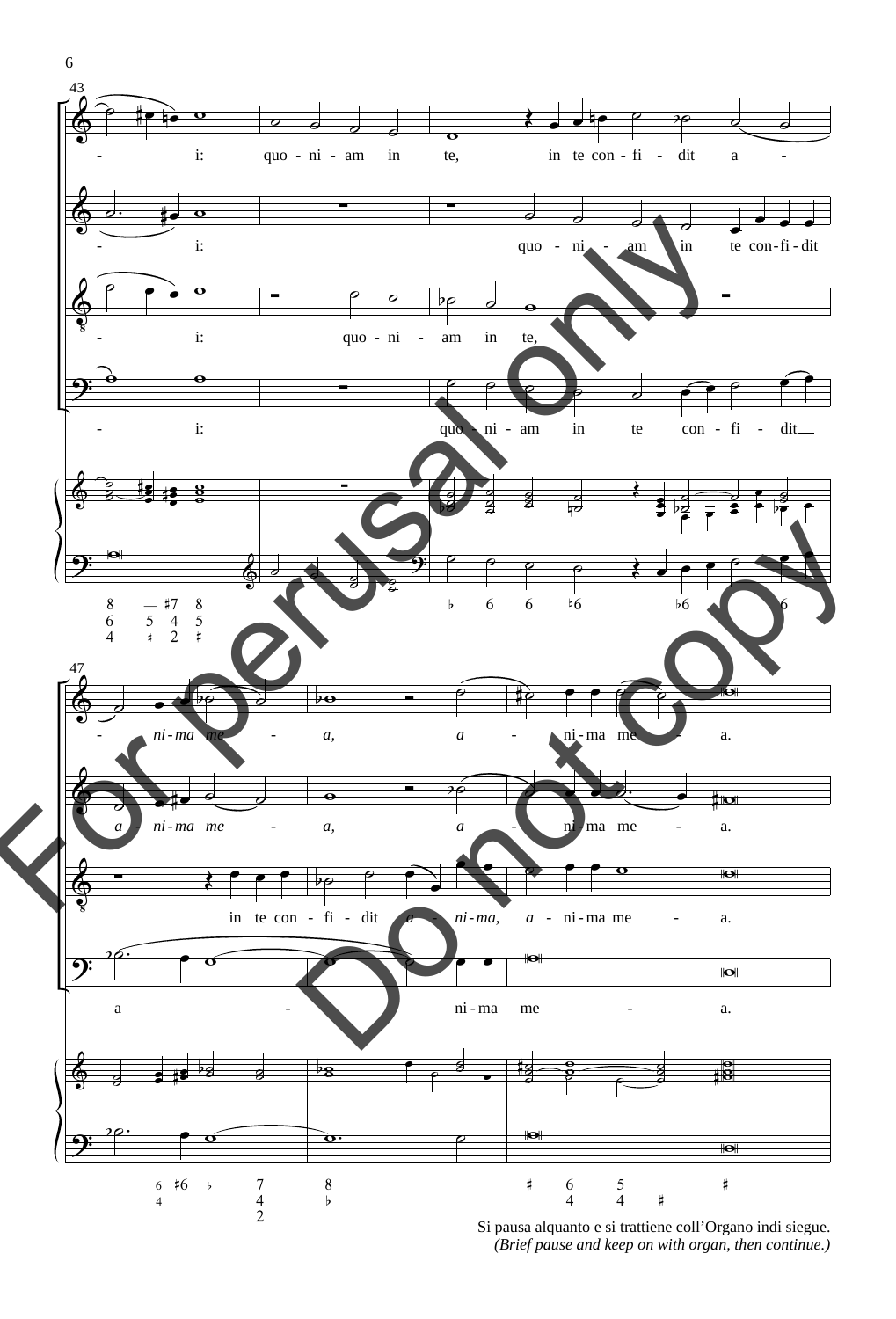

**III**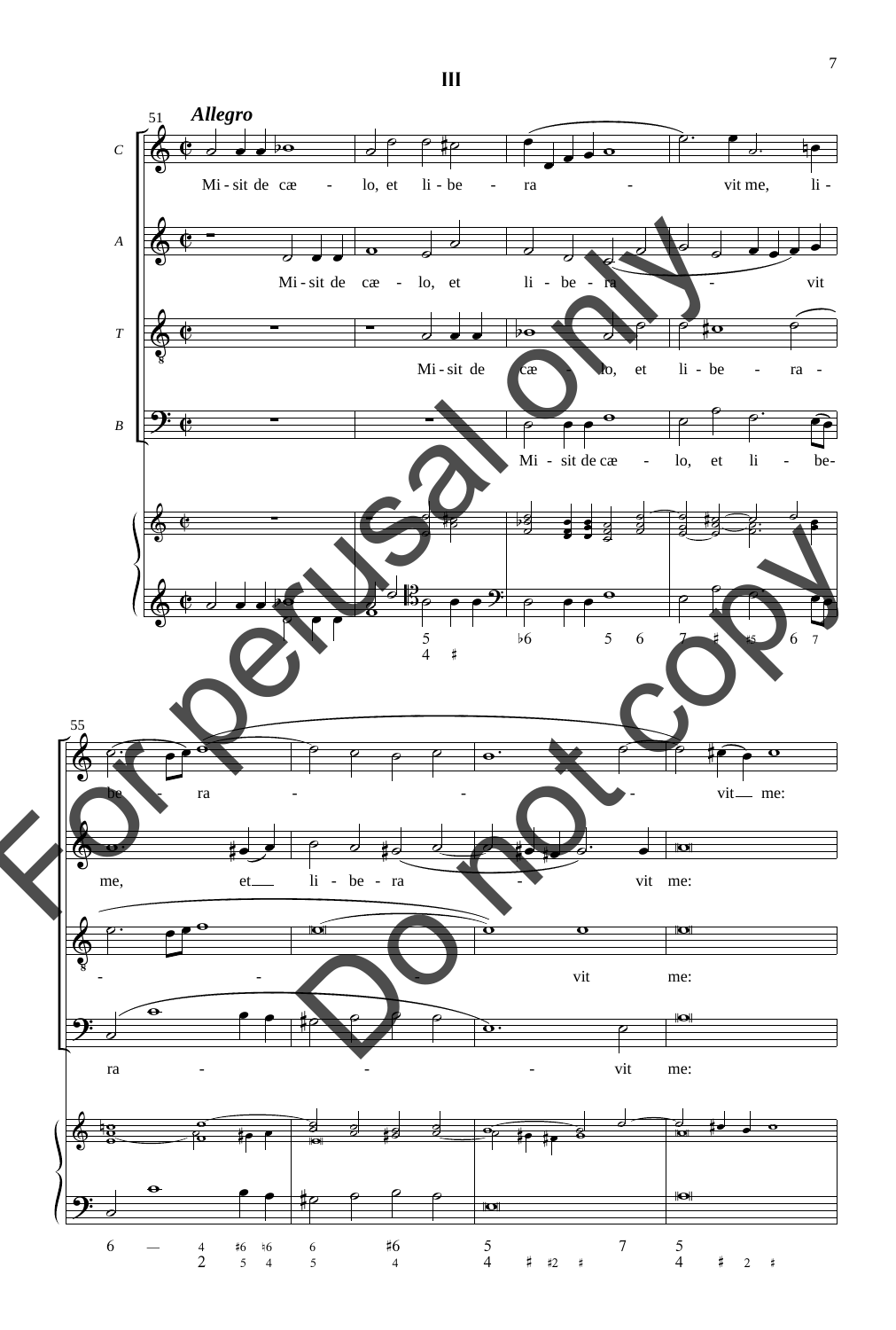

5 § H

6

8

 $\bar{\mathbf{b}}$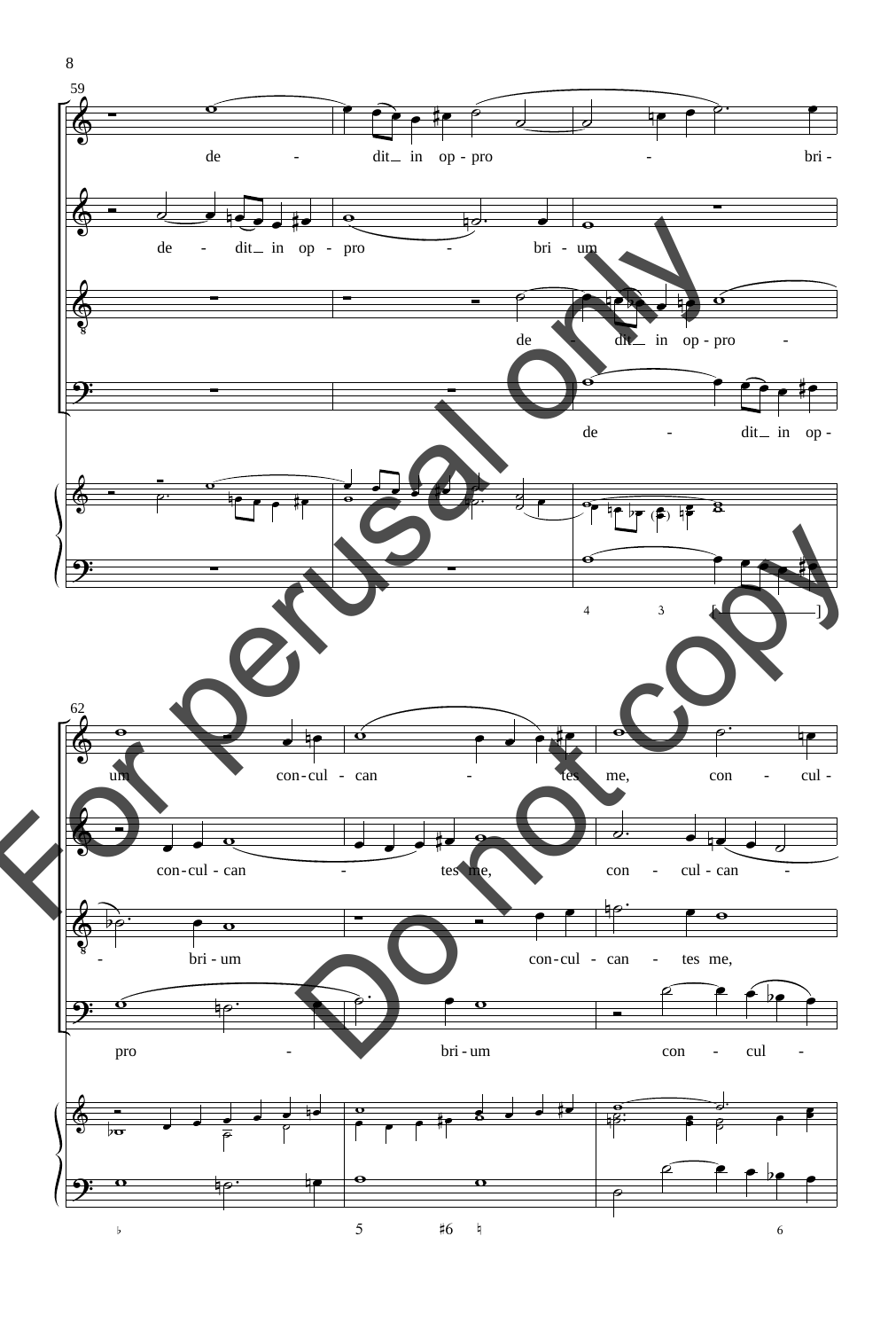

Si pausa alquanto e si trattiene coll'Organo indi siegue. *(Brief pause and keep on with organ, then continue.)*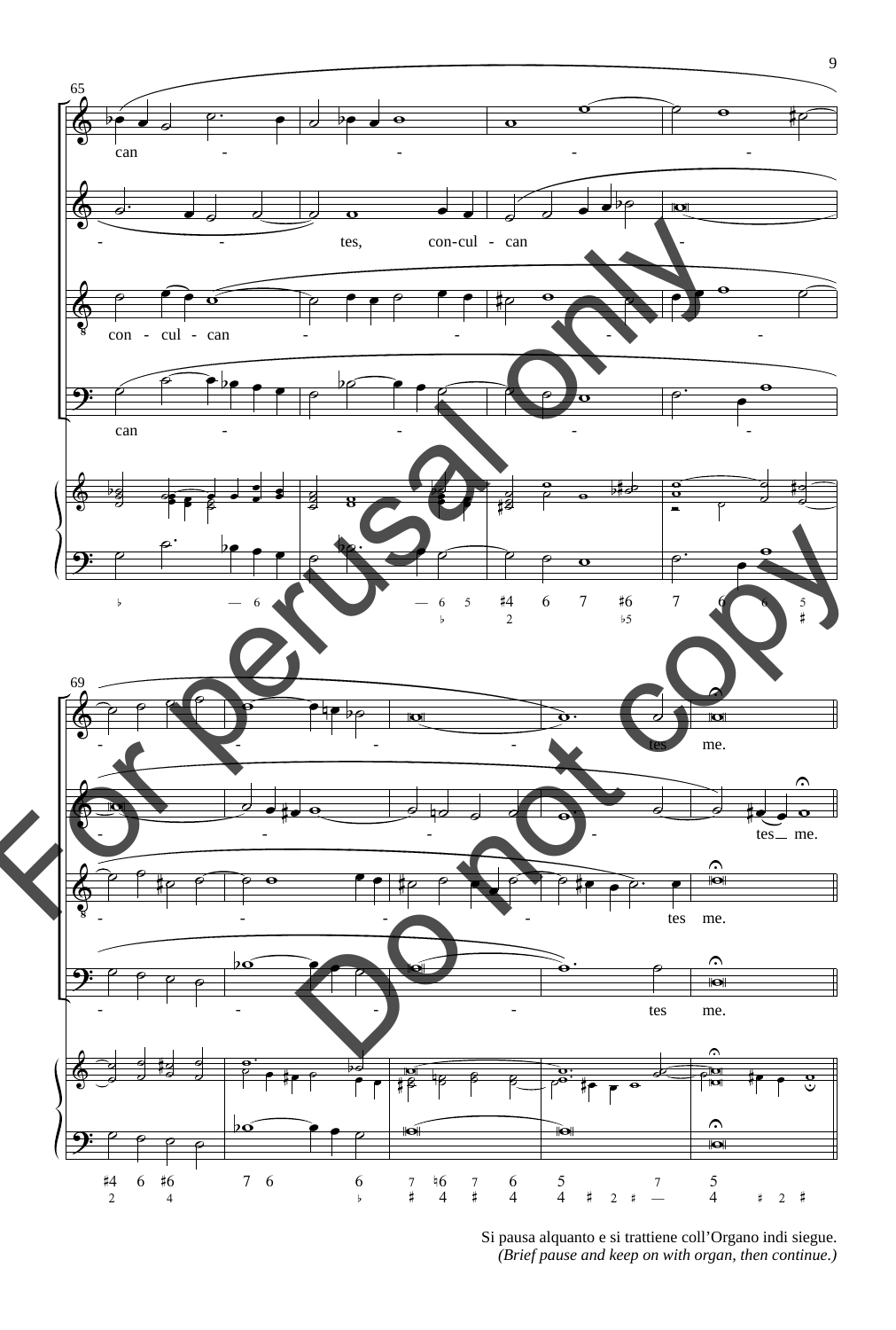



**IV**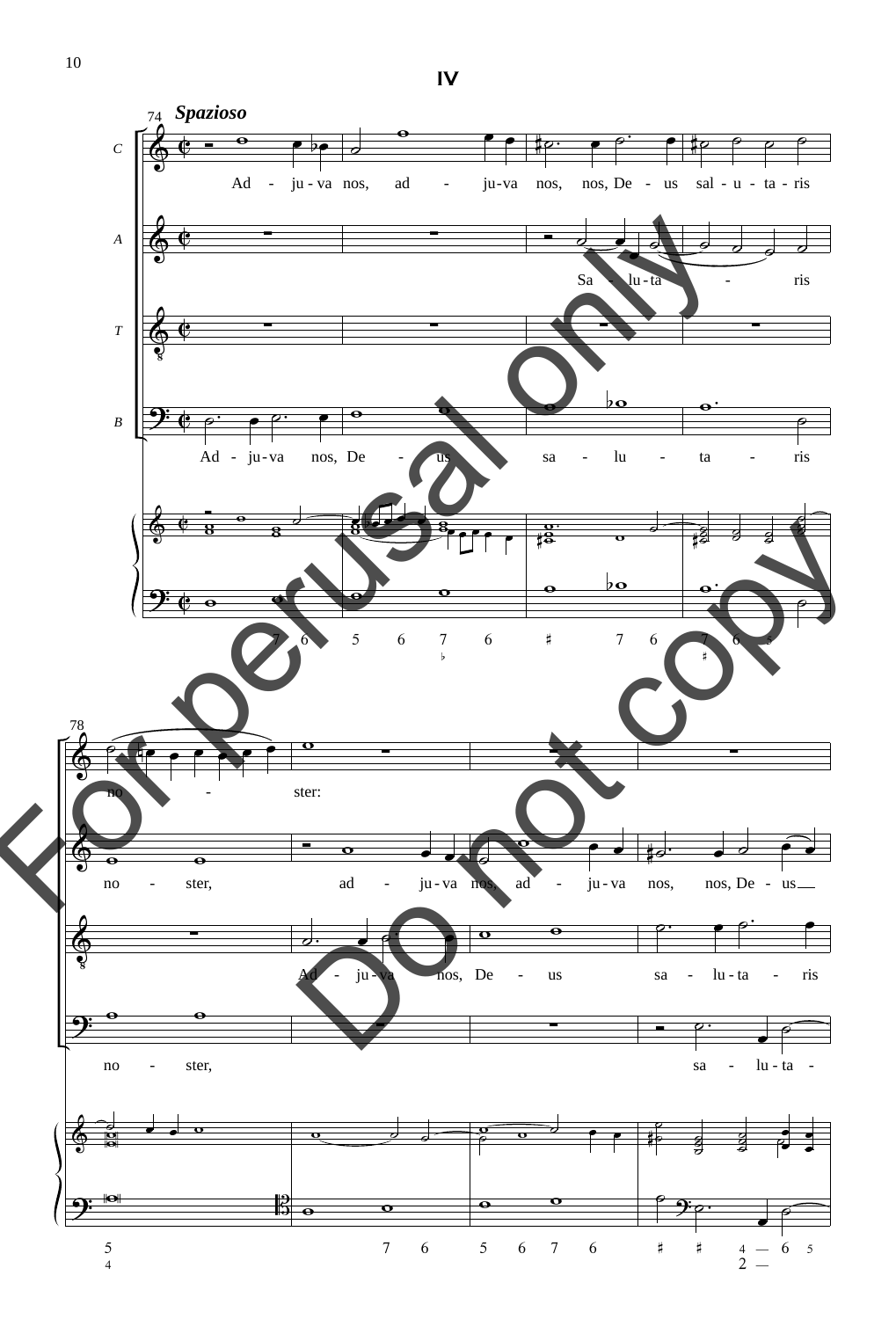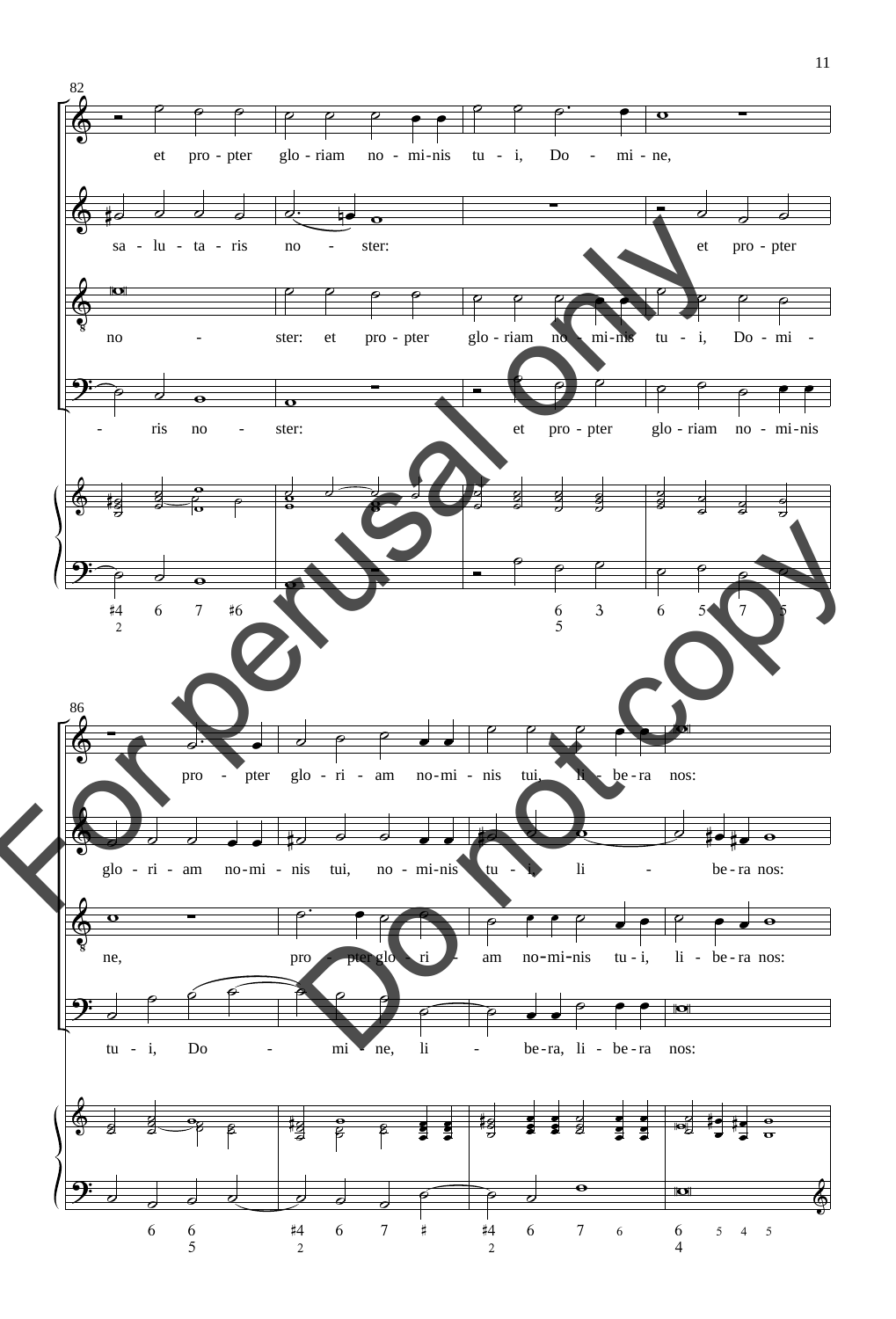